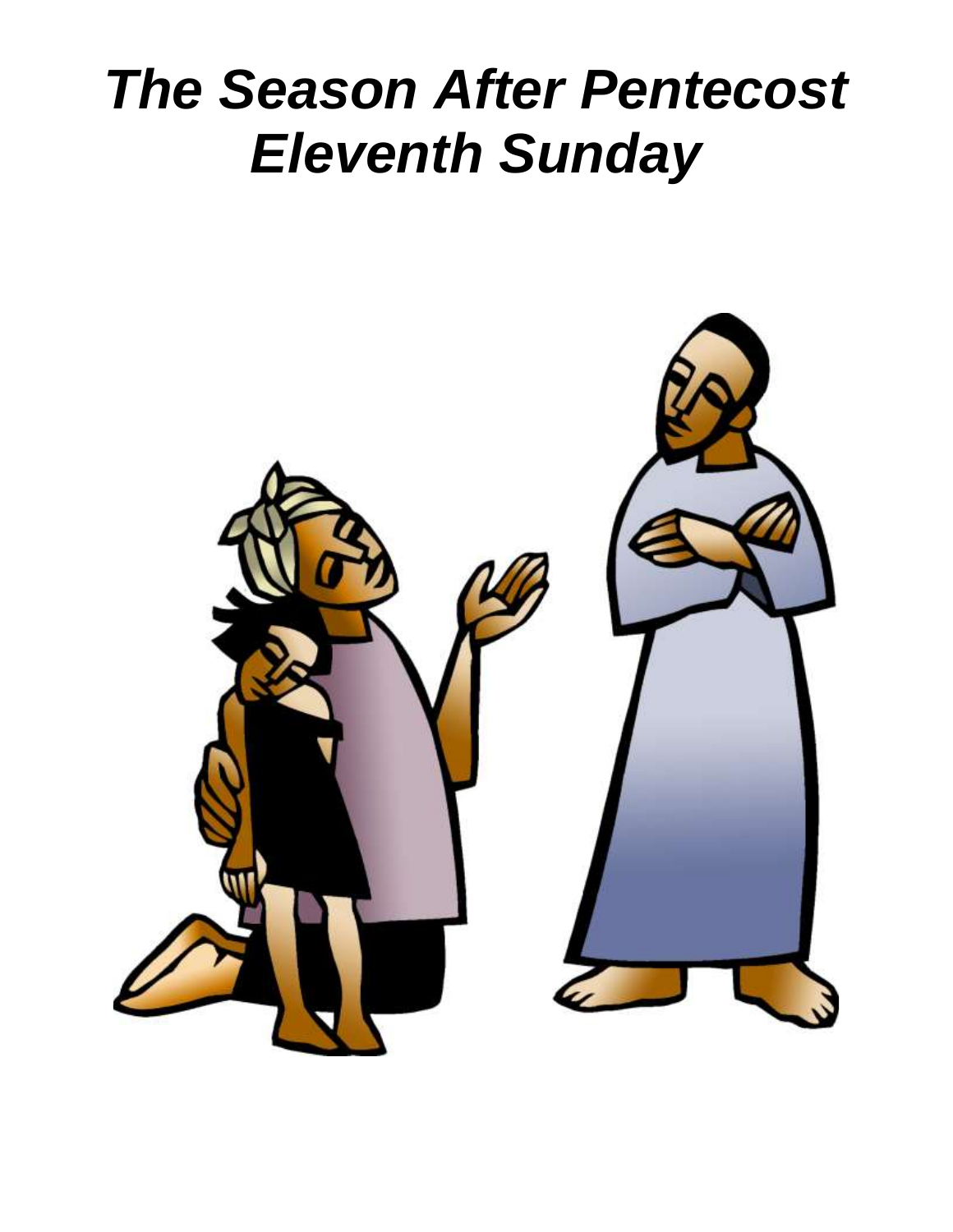### *The Season After Pentecost: Eleventh Sunday* ELW Service of the Word St. Paul Lutheran Church—August 16th, 2020– 10:00 A.M.

### **Introduction to the day**

In Isaiah we hear that God's house shall be a house of prayer for all people and that God will gather the outcasts *of Israel. The Canaanite woman in today's gospel is a Gentile, an outsider, who is unflinching in her request that Jesus heal her daughter. As Jesus commends her bold faith, how might our church extend its mission to those on the margins of society? In our gathering around word and meal we receive strength to be signs of comfort, healing, and justice for those in need.*

**PRELUDE** Selection of meditative music **Selection** Gordon Young

*All may make the sign of the cross, the sign marked at baptism, as the presiding minister begins.*

Blessed be the holy Trinity,  $+$  one God, whose steadfast love is everlasting, whose faithfulness endures from generation to generation. **Amen.**

Trusting in the mercy of God, let us confess our sin.

*Silence is kept for reflection.*

Reconciling God, **we confess that we do not trust your abundance, and we deny your presence in our lives. We place our hope in ourselves and rely on our own efforts. We fail to believe that you provide enough for all. We abuse your good creation for our own benefit. We fear difference and do not welcome others as you have welcomed us. We sin in thought, word, and deed. By your grace, forgive us; through your love, renew us; and in your Spirit, lead us; so that we may live and serve you in newness of life. Amen.**

Beloved of God, by the radical abundance of divine mercy we have peace with God through  $+$  Christ Jesus, through whom we have obtained grace upon grace. Our sins are forgiven. Let us live now in hope. For hope does not disappoint, because God's love has been poured into our hearts through the Holy Spirit. **Amen.**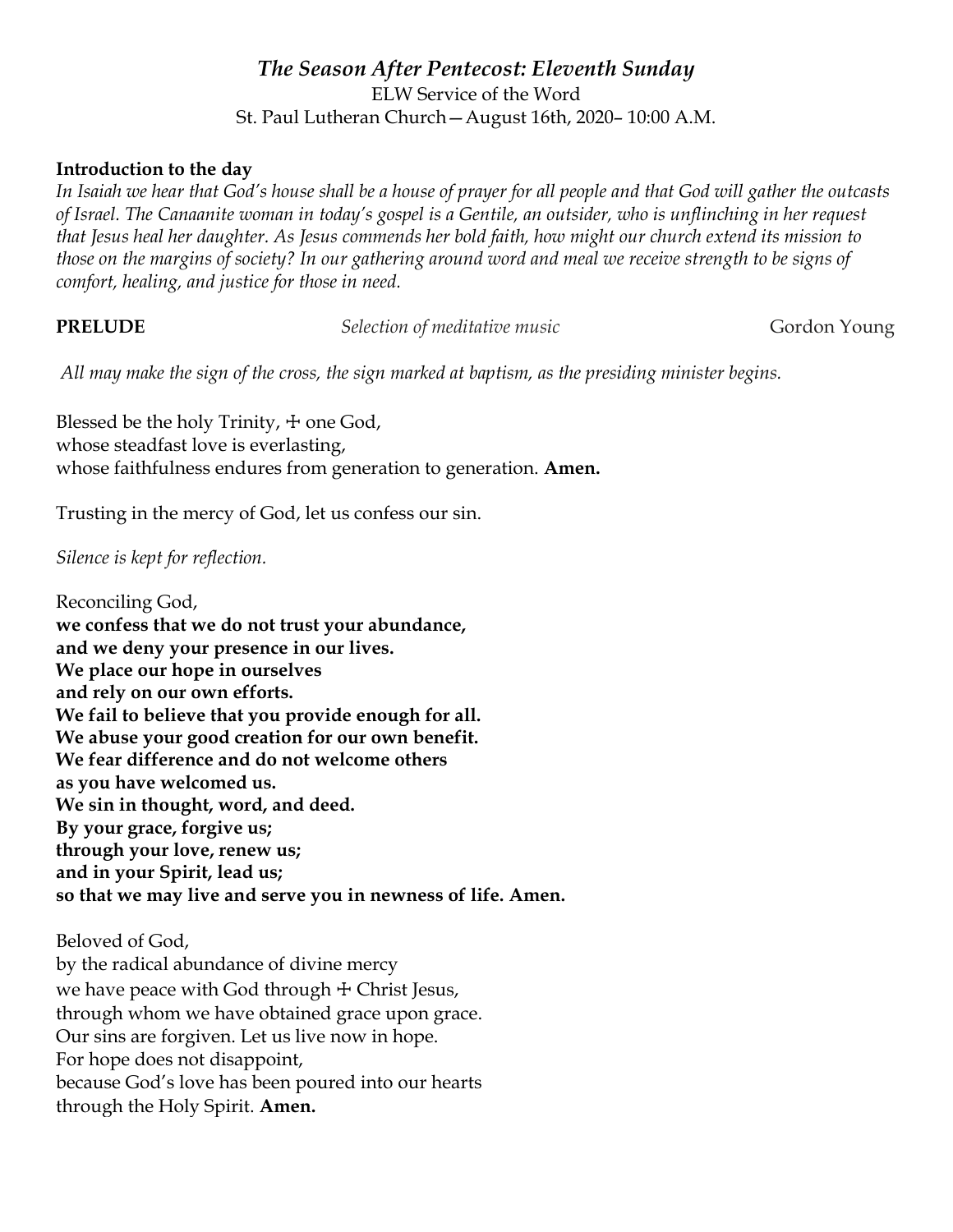

Oh, for a Thousand Tongues to Sing

- 5 Look unto him, your Savior own, O fallen human race! Look and be saved through faith alone, be justified by grace!
- 6 To God all glory, praise, and love be now and ever giv'n by saints below and saints above, the church in earth and heav'n.

Text: Charles Wesley, 1707-1788, alt.<br>Music: AZMON, Carl G. Gläser, 1784-1829; arr. Lowell Mason, 1792-1872

### **GREETING**

The grace of our Lord Jesus Christ, the love of God, and the communion of the Holy Spirit be with you all.

### **And also with you.**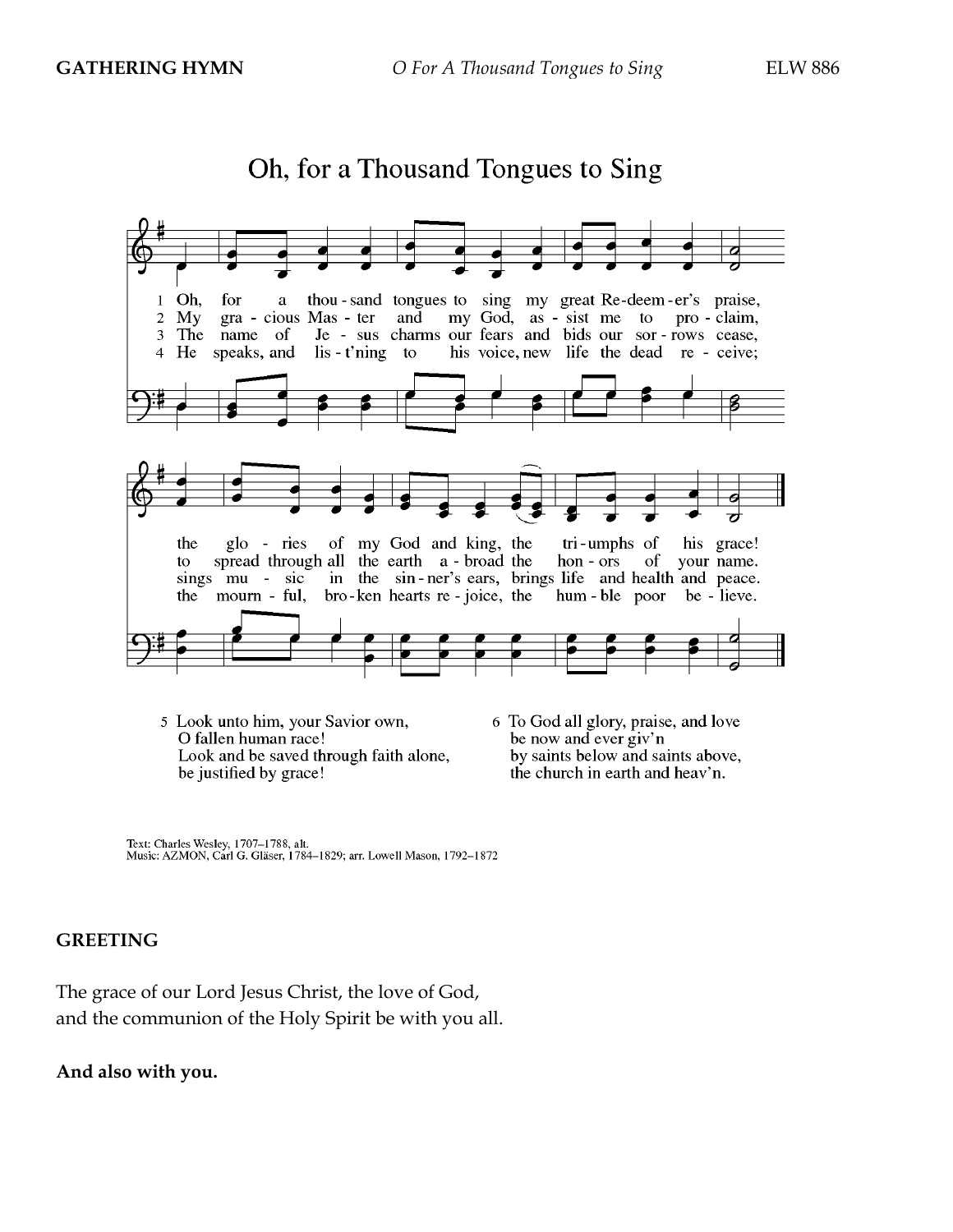### **PRAYER OF THE DAY**

Let us pray.

God of all peoples, **your arms reach out to embrace all those who call upon you. Teach us as disciples of your Son to love the world with compassion and constancy, that your name may be known throughout the earth, through Jesus Christ, our Savior and Lord. Amen.**

### **FIRST READING** Isaiah 56:1, 6-8

*The prophet calls upon Israel to do justice in view of God's imminent intervention to save. Righteousness and obedience define who belongs to the Israelite community—not race, nationality, or any other category.*

<sup>1</sup>Thus says the LORD: Maintain justice, and do what is right, for soon my salvation will come, and my deliverance be revealed. <sup>6</sup>And the foreigners who join themselves to the LORD, to minister to him, to love the name of the LORD, and to be his servants, all who keep the sabbath, and do not profane it, and hold fast my covenant— <sup>7</sup>these I will bring to my holy mountain, and make them joyful in my house of prayer; their burnt offerings and their sacrifices will be accepted on my altar; for my house shall be called a house of prayer for all peoples. <sup>8</sup>Thus says the Lord GOD, who gathers the outcasts of Israel, I will gather others to them besides those already gathered.

Word of God, Word of Life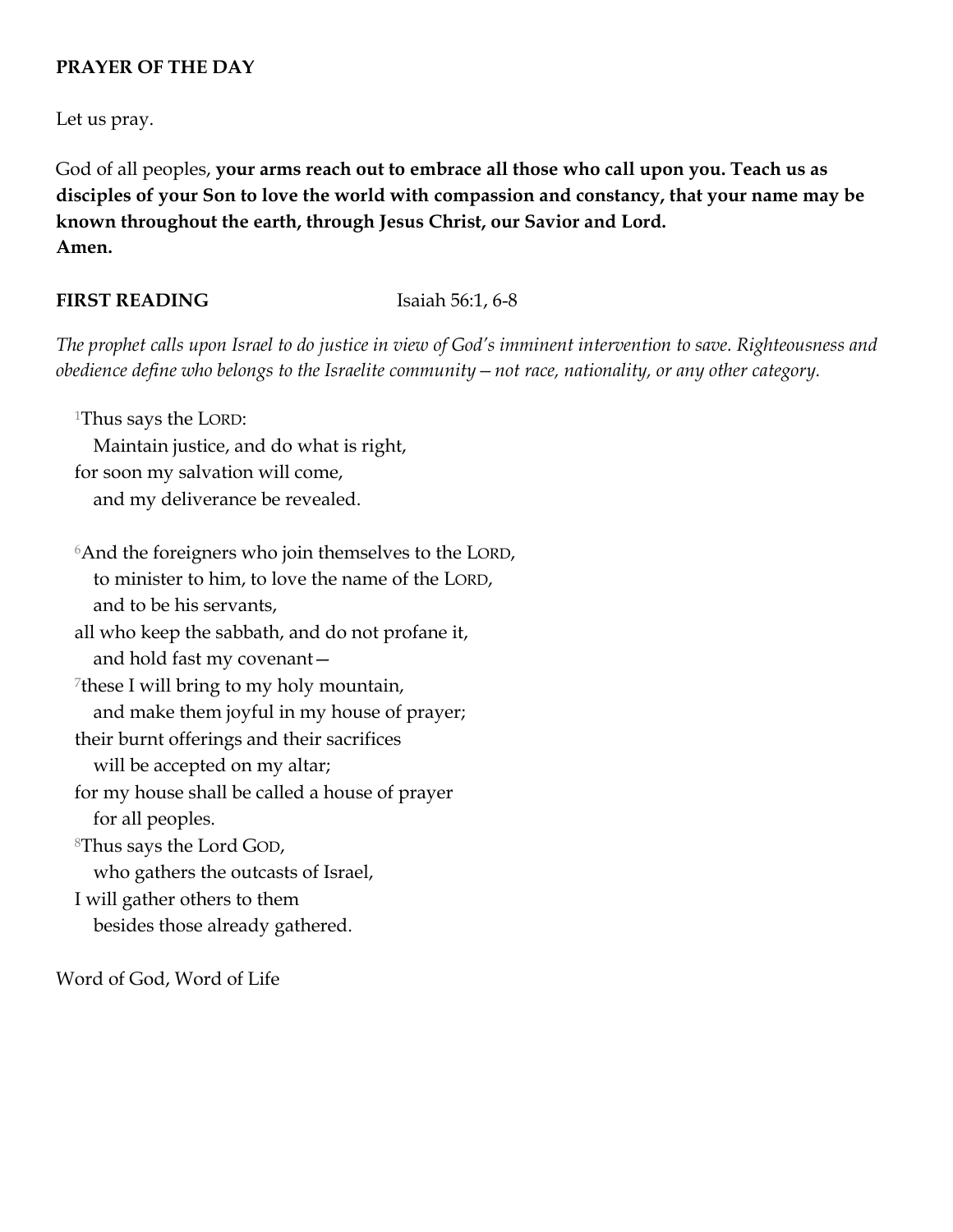

Psalm 67:3

Psalm refrain reproduced from Psalter for Worship Year A © 2007 Augsburg Fortress. May be reproduced by permission for local use only.

### *The psalm for the day is sung.*

Let all the peoples praise you, O God. *(Ps. 67:3)*

<sup>1</sup>May God be merciful to  $|$  us and bless us; may the light of God's face | shine upon us. <sup>2</sup>**Let your way be known | upon earth, your saving health a- | mong all nations.** <sup>3</sup>Let the peoples praise | you, O God; let all the | peoples praise you. <sup>4</sup>**Let the nations be glad and | sing for joy, for you judge the peoples with equity and guide all the na- | tions on earth. R** <sup>5</sup>Let the peoples praise | you, O God; let all the | peoples praise you. <sup>6</sup>**The earth has brought | forth its increase; God, our own | God, has blessed us.**  $^7$ May God | give us blessing, and may all the ends of the earth | stand in awe. **R**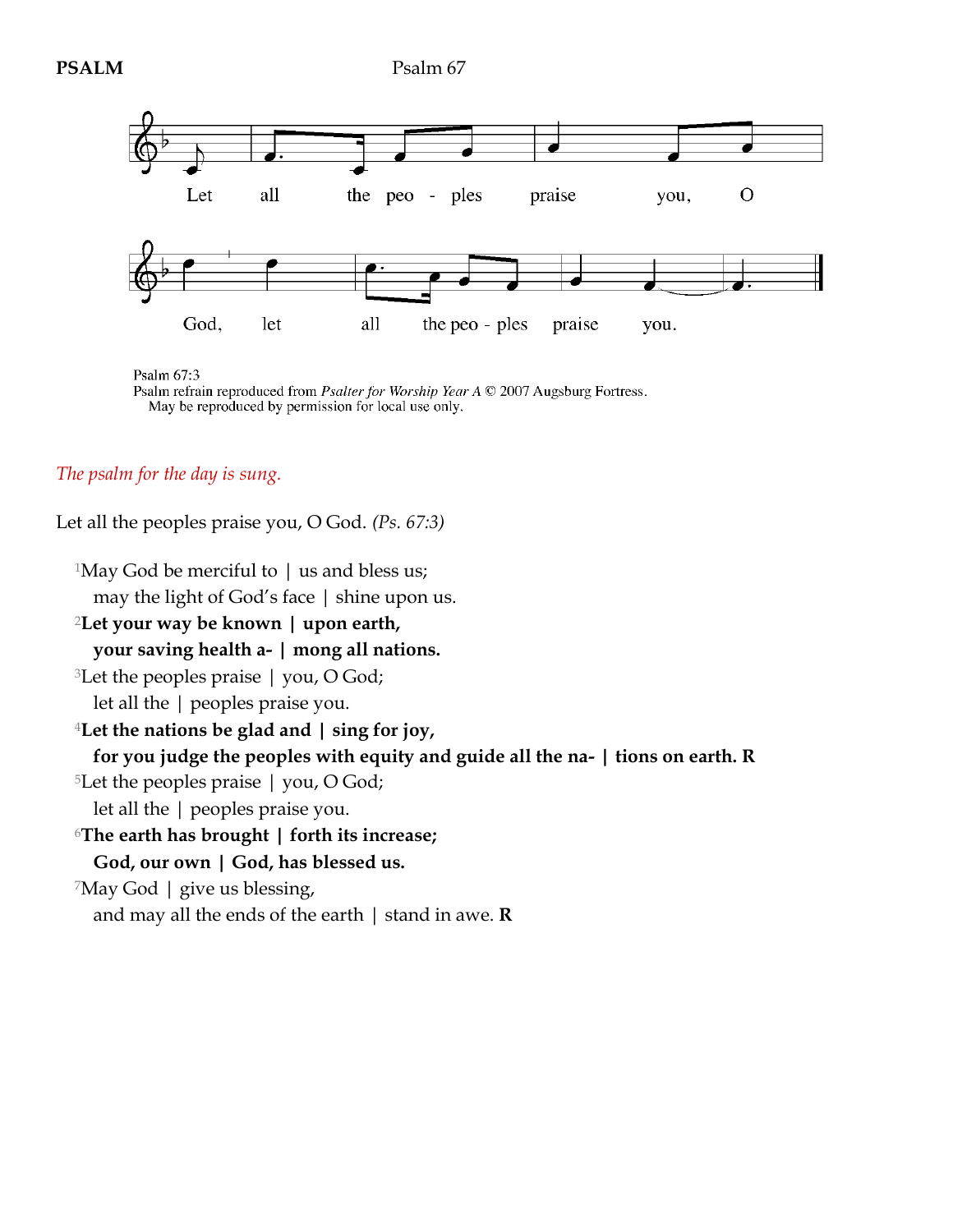*God has not rejected Israel. Rather, the call and gifts of God are irrevocable so that, while all have been disobedient, God has mercy upon all.*

[Paul writes:] 1I ask, then, has God rejected his people? By no means! I myself am an Israelite, a descendant of Abraham, a member of the tribe of Benjamin. 2aGod has not rejected his people whom he foreknew.

<sup>29</sup>For the gifts and the calling of God are irrevocable.  $30$  just as you were once disobedient to God but have now received mercy because of their disobedience, 31so they have now been disobedient in order that, by the mercy shown to you, they too may now receive mercy. 32For God has imprisoned all in disobedience so that he may be merciful to all.

Word of God, Word of Life.

### **GOSPEL ACCLAMATION (from Setting 9)**



**THE GOSPEL** Matthew 15: 21-28

### *The gospel is announced.*

### The holy gospel according to Matthew. **Glory to you, O Lord.**

*Jesus teaches his disciples that true purity is a matter of the heart rather than outward religious observances. Almost immediately, this teaching is tested when a woman considered to be a religious outsider approaches him for help.*

<sup>21</sup> Jesus left that place and went away to the district of Tyre and Sidon. <sup>22</sup> Just then a Canaanite woman from that region came out and started shouting, "Have mercy on me, Lord, Son of David; my daughter is tormented by a demon." <sup>23</sup>But he did not answer her at all. And his disciples came and urged him, saying, "Send her away, for she keeps shouting after us." <sup>24</sup>He answered, "I was sent only to the lost sheep of the house of Israel." <sup>25</sup>But she came and knelt before him, saying, "Lord, help me." <sup>26</sup>He answered, "It is not fair to take the children's food and throw it to the dogs." <sup>27</sup>She said, "Yes, Lord, yet even the dogs eat the crumbs that fall from their masters' table." <sup>28</sup>Then Jesus answered her, "Woman, great is your faith! Let it be done for you as you wish." And her daughter was healed instantly.

The gospel of the Lord. **Praise to you, O Christ.**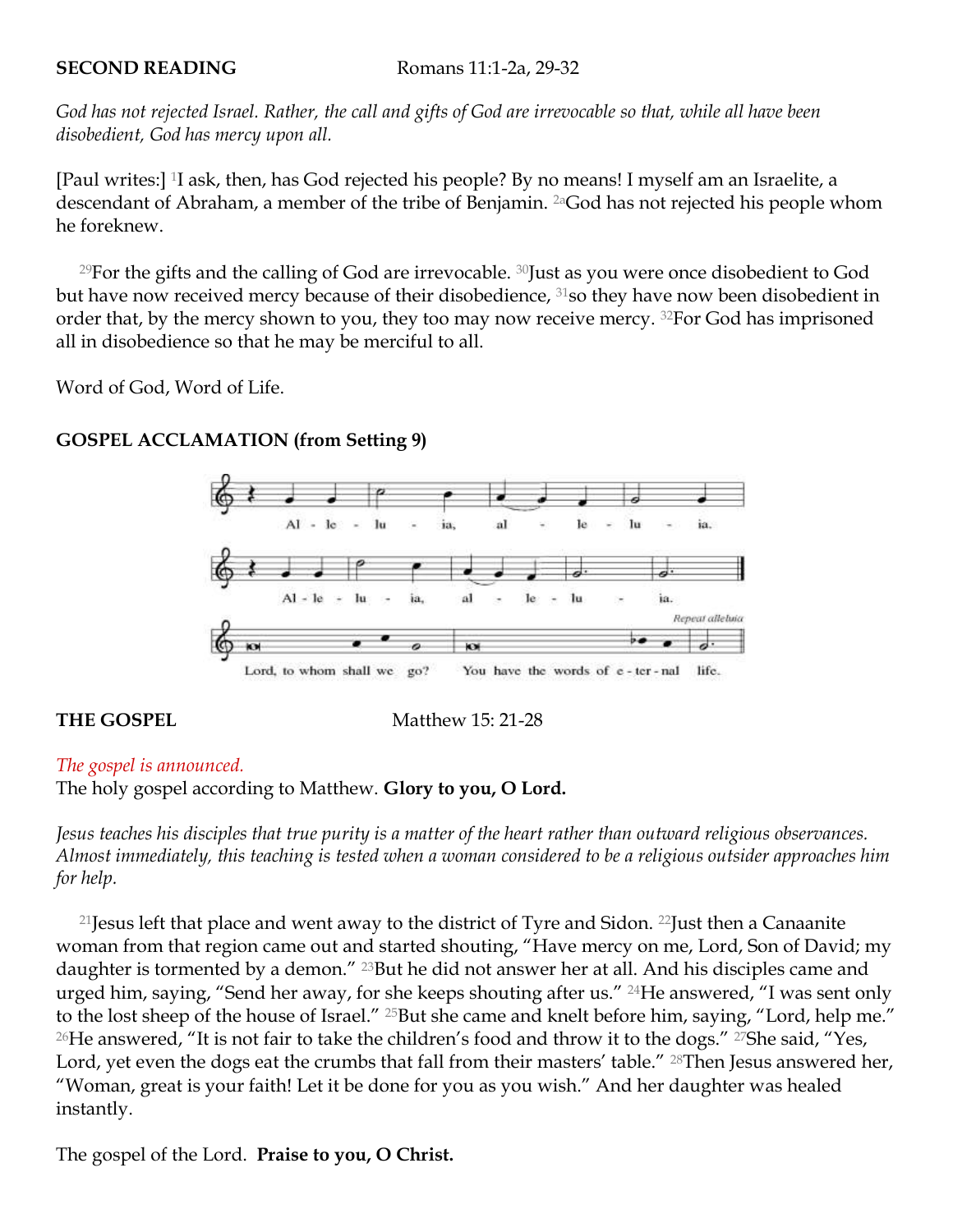## Healer of Our Every Ill



Text: Marty Haugen, b. 1950

FOR THE ALLER OF OUR EVERY ILL, Marty Haugen<br>Text and music © 1987 GIA Publications, Inc., 7404 S. Mason Ave., Chicago, IL 60638. www.giamusic.com. 800.442.3358.<br>All rights reserved. Used by permission.

Duplication in any form prohibited without permission or valid license from copyright administrator.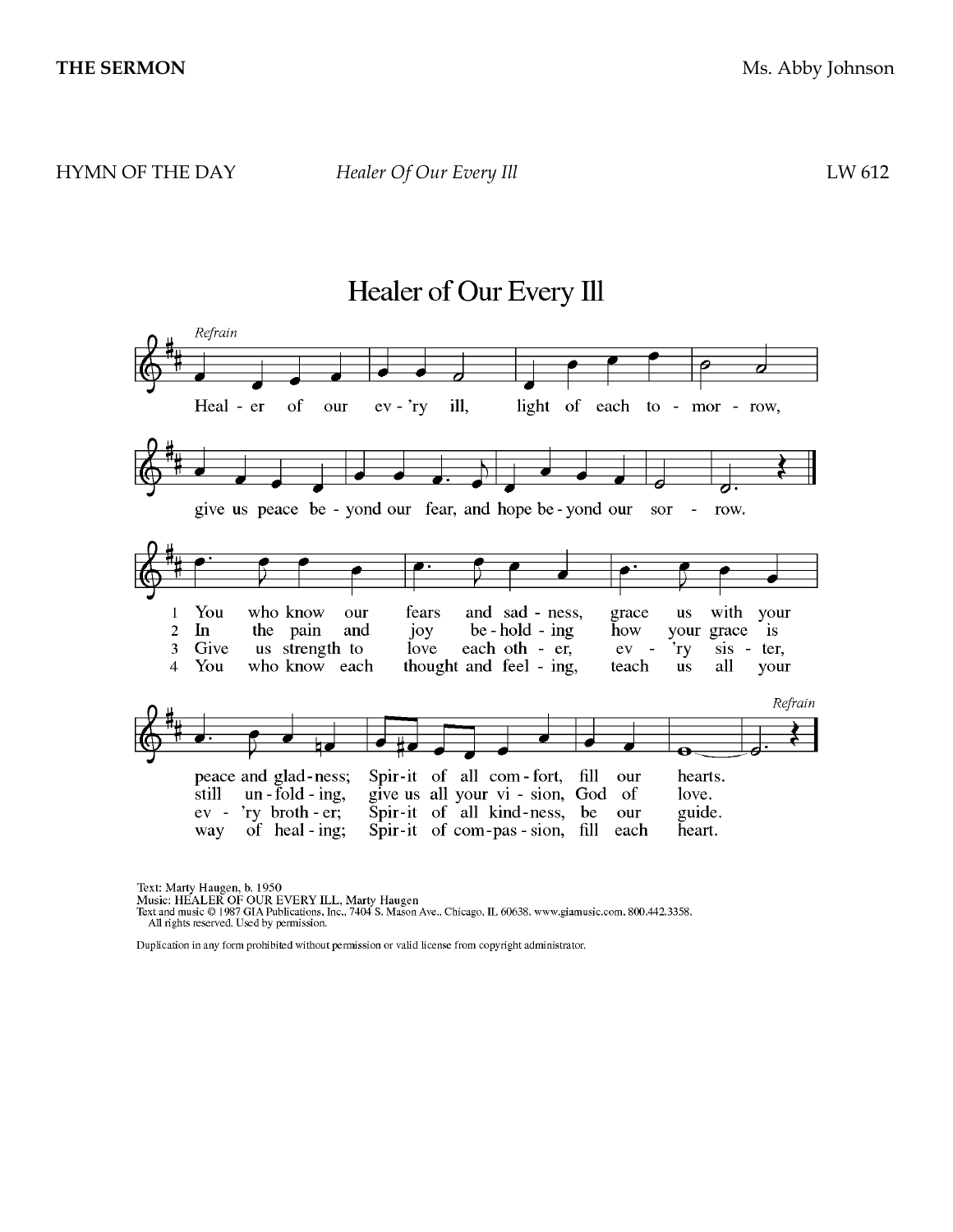### **A LITURGICAL AFFIRMATION OF FAITH from A New Zealand Prayer Book**

**You, O God, are supreme and holy. You create our world and give us life. Your purpose overarches everything we do. You have always been with us. You are God. You, O God, are infinitely generous, good beyond all measure. You came to us before we came to you. You have revealed and proved Your love for us in Jesus Christ, Who lived and died and rose again. You are with us now. You are God. You, O God, are Holy Spirit. You empower us to be your gospel in the world. You reconcile and heal; you overcome death. You are our God. We worship you.** 

### **PRAYERS OF INTERCESSION**

Confident of your care and helped by the Holy Spirit, we pray for the church, the world, and all who are in need.

### *A brief silence.*

Lord, you gather the church to be part of your mission as ambassadors of Jesus Christ. As Jesus acknowledged the great faith of a woman from outside his people, help your church discover and find blessing in the faith of people we might reject. Lord, in your mercy, **hear our prayer.**

You have blessed us with the bounty of the earth. Grant your grace to all your creatures, that the earth will flourish. Relieve waters choked by garbage, renew soils stripped of nutrients, and refresh the air all creatures need to live. Lord, in your mercy, **hear our prayer.**

You call the nations to be glad and sing for joy. Let your way be known among all the nations of the world, now divided by competing interests, contending alliances, and consumed by enormous worry. Bless us and make your face shine upon all. Lord, in your mercy, **hear our prayer.**

You show unexpected mercy, kindness, and generosity. We pray for those who do not have enough, for outcasts in our villages, cities, and town, and for those who need your healing especially those suffering from the corona virus, those on our prayer list, and those whose names we offer now…Lord, in your mercy, **hear our prayer.**

In you we live and move and have our being. Grant our congregation St. Paul Lutheran Church grace to find our life refreshed in you. Accompany us in the rhythms of late summer. Give us rest and renewal and strengthen us for mission in your name. Lord, in your mercy, **hear our prayer.**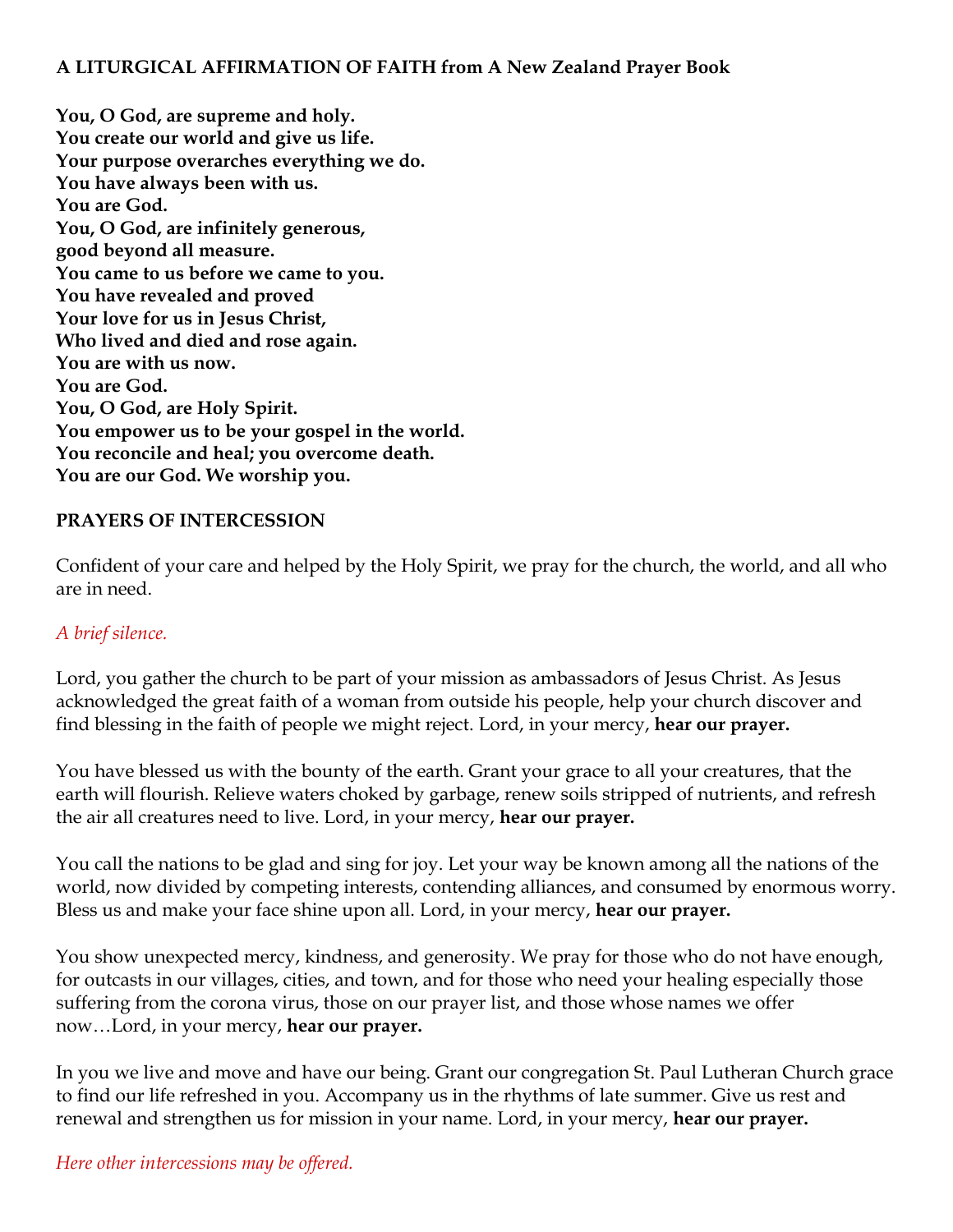Your eternal promises are more than we could ever imagine. As you gather all the saints join us also with them on the great day of your salvation. Lord, in your mercy, **hear our prayer.**

In the certain hope that nothing can separate us from your love, we offer these prayers to you; through Jesus Christ our Lord. **Amen.**

### **THE EXCHANGE OF PEACE**

The peace of Christ be with you always. **And also with you.**

**OFFERTORY SONG** *Take, Oh Take Me as I Am*

Take, Oh, Take Me As I Am

### Take, oh, take me as I am; sum-mon out what I shall be; seal up - on my heart and live in me. set your

Text: John L. Bell, b. 1949

Music: TAKE ME AS I AM, John L. Bell

Text and music © 1995 Iona Community, admin. GIA Publications, Inc. 7404 S. Mason Ave., Chicago, IL 60638. www.giamusic.com 800.442.3358 All rights reserved. Used by permission.

Duplication in any form prohibited without permission or valid license from copyright administrator.

### **THANKSGIVING FOR THE WORD**

O God of justice and love,

we give thanks to you that you speak Your Word in us,

and to us, in scripture, in silence, in beauty, inspiration.

Drench us in grace, shed your light,

wake us up to the needs of others,

and at the end carry all the world into your safe harbor

in the shelter of your peace,

through Jesus Christ, our Savior and Lord,

to whom, with you and the Holy Spirit, be honor and glory forever. **Amen.**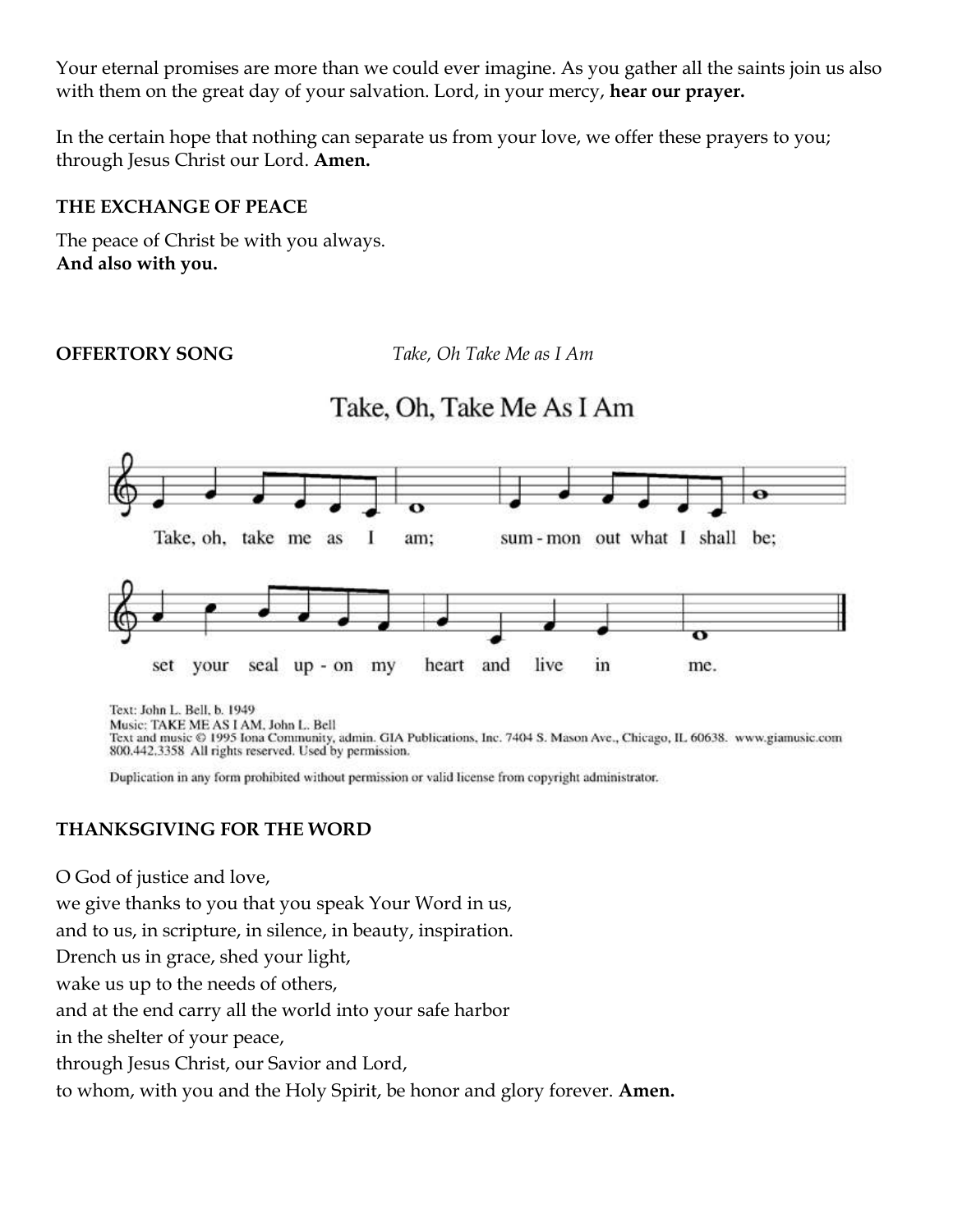### **LORD'S PRAYER**

**Our Father, who art in heaven, hallowed be thy name, thy kingdom come, thy will be done, on earth as it is in heaven. Give us this day our daily bread; and forgive us our trespasses, as we forgive those who trespass against us; and lead us not into temptation, but deliver us from evil. For thine is the kingdom, and the power, and the glory, forever and ever. Amen.**

### **BLESSING**

Neither death, nor life, nor angels, nor rulers, nor things present, nor things to come, nor powers, nor height, nor depth, nor anything else in all creation, will be able to separate us from the love of God in Christ Jesus. God, the creator,  $\pm$  Jesus, the Christ, and the Holy Spirit, the comforter, bless you and keep you in eternal love. **Amen.**

### **ANNOUNCEMENTS**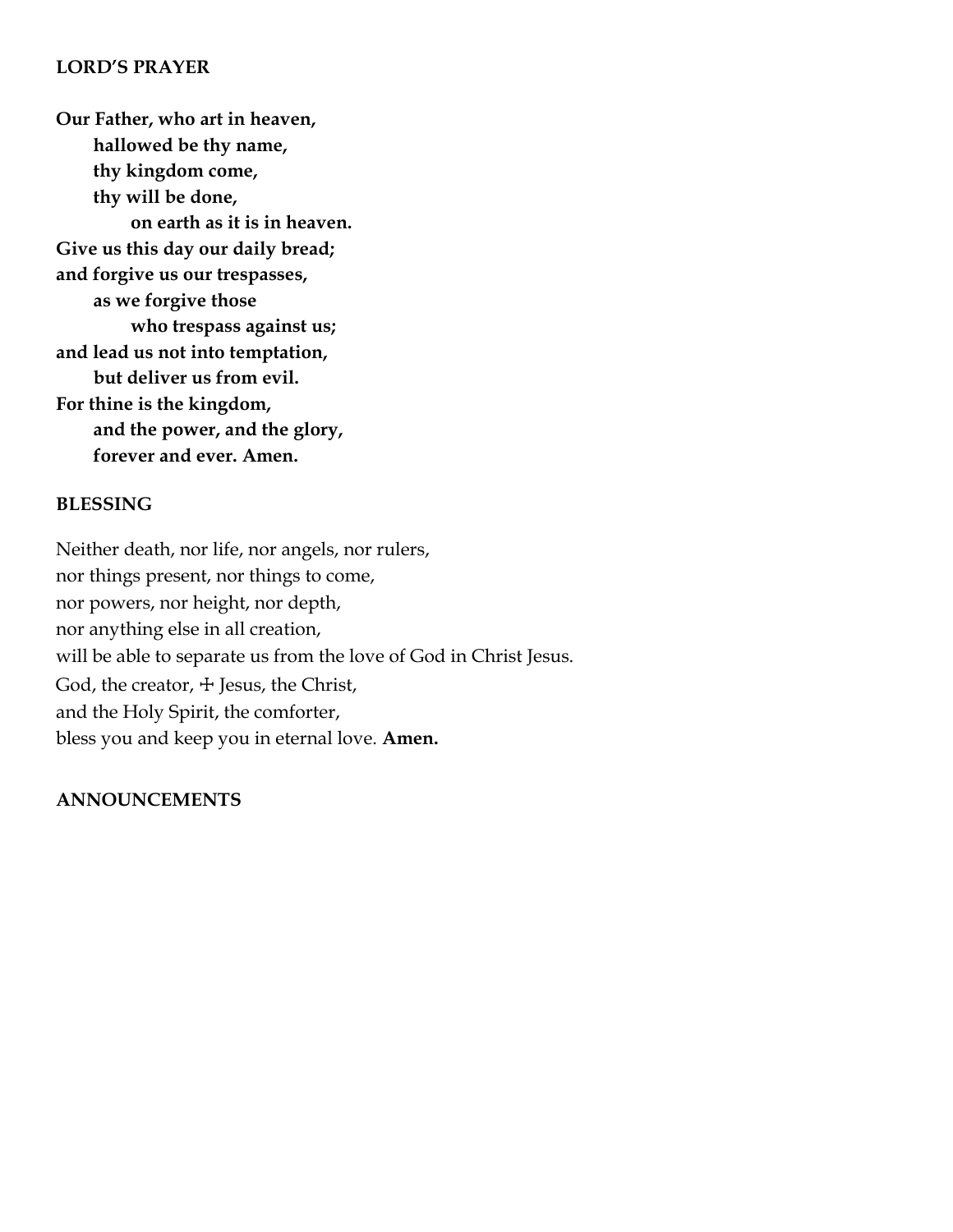

# In Christ There Is No East or West

Text: John Oxenham, 1852-1941, alt. Music: MCKEE, African American spiritual; adapt. Harry T. Burleigh, 1866-1949

### **DISMISSAL** Go in peace. Share the good news. **Thanks be to God.**

**POSTLUDE** *Toccata on "Darwall's 148th"* Gordon Young

### **FOR TED STODDARD, MUSIC DIRECTOR**

This morning's organ music is by American composer Gordon Young (1919-1998). A Kansas native, Young was Music Director at First Presbyterian Church in Detroit and taught at Wayne State University.